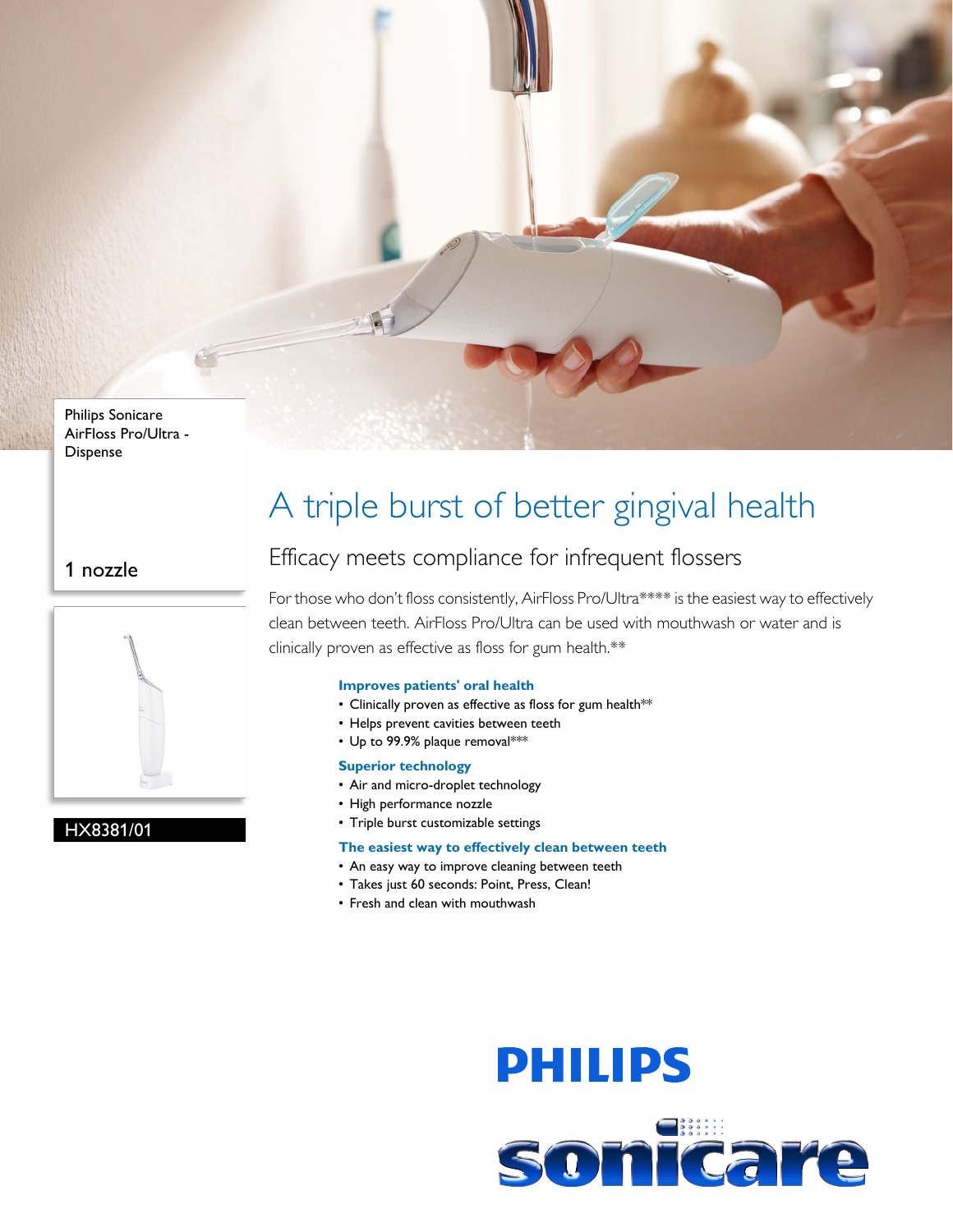# **Highlights**

#### **Up to 99.9% plaque removal**



AirFloss Pro/Ultra removes up to 99.9% of plaque from treated areas.\*\*\*

#### **Micro-droplet technology**



Our clinically-proven results are possible from our unique technology that combines air and mouthwash or water to powerfully yet gently clean between teeth and along the gumline.

#### **An easy way to start**



Interproximal cleaning is very important to overall oral health. AirFloss is an easy way to clean deeper between teeth, helping to form a healthy habit. After three months of using AirFloss, 96% of inconsistent flossers continued to use AirFloss four or more days per week.

#### **Better gum health**



Philips Sonicare AirFloss Pro/Ultra is clinically proven to improve gum health as much as floss.\*\* Helps improve gum health in as little as two weeks.

#### **Cleans in just 60 seconds**



With the AirFloss Pro/Ultra, patients can clean their entire mouth in less than 60 seconds a day. Patients simply select their desired burst frequency (single, double or triple) and hold down the activation button for continuous automatic bursts or press and release for manual burst mode.

#### **Fresh and clean with mouthwash**



Patients can use with mouthwash for the ultimate fresh experience and anti-microbial benefits.

#### **Helps prevent cavities between**



By gently bursting away plaque that brushing missed, Philips Sonicare AirFloss Pro/Ultra helps prevent cavities from forming in the spaces between patients' teeth.

#### **High performance nozzle**



The new AirFloss Pro/Ultra high performance nozzle amplifies the power of our air and microdroplet technology to be more effective and efficient than ever.

#### **Triple burst customization**



AirFloss Pro/Ultra's powerful spray can be customized to your patient's liking with single, double, or triple bursts for each press of the activation button.